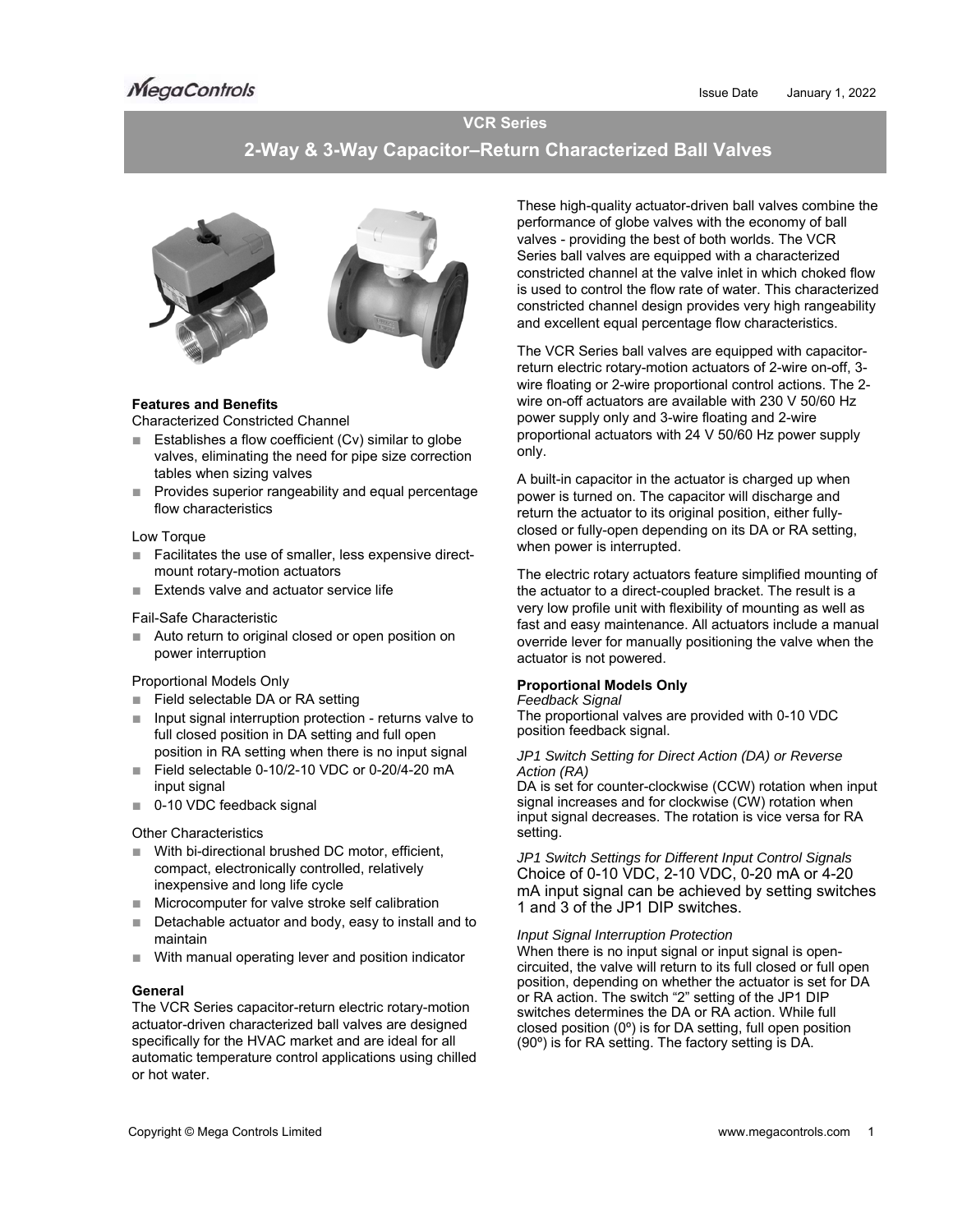| <b>Specifications</b>                    |                                                                                                              |                                                                                                                                               |  |  |  |  |  |  |  |
|------------------------------------------|--------------------------------------------------------------------------------------------------------------|-----------------------------------------------------------------------------------------------------------------------------------------------|--|--|--|--|--|--|--|
| Product model numbers                    | Refer to Tables 1 and 2                                                                                      |                                                                                                                                               |  |  |  |  |  |  |  |
| Valve body pressure rating               | 25 bar (360 PSI), meets or exceeds pressure and temperature ratings of PN25, equivalent<br>to ANSI Class 250 |                                                                                                                                               |  |  |  |  |  |  |  |
| Body sizes                               | 15 to 100 mm (1/2" to 4")                                                                                    |                                                                                                                                               |  |  |  |  |  |  |  |
| End connections                          |                                                                                                              | Female BSP parallel for 15 through 50 mm sizes                                                                                                |  |  |  |  |  |  |  |
|                                          | DIN standard flanges for 65 through 100 mm sizes (ANSI standard optional)                                    |                                                                                                                                               |  |  |  |  |  |  |  |
| Fluid temperature limits                 | 2° to 94°C (36° to 200°F) at 360 PSI                                                                         |                                                                                                                                               |  |  |  |  |  |  |  |
| Service                                  |                                                                                                              | Chilled and Hot Water, up to 50% glycol solutions                                                                                             |  |  |  |  |  |  |  |
| <b>Flow characteristic</b>               |                                                                                                              | Equal percentage (Linear on bypass port of 3-way valve)                                                                                       |  |  |  |  |  |  |  |
| Seat leakage                             | 0.01% of Kv, meets ANSI Class IV                                                                             |                                                                                                                                               |  |  |  |  |  |  |  |
| <b>Stroke</b>                            | $90^\circ$                                                                                                   |                                                                                                                                               |  |  |  |  |  |  |  |
| Maximum close-off pressures              | Refer to Tables in Page 4                                                                                    |                                                                                                                                               |  |  |  |  |  |  |  |
| <b>Construction materials</b>            | Threaded body                                                                                                | Cast 304 stainless steel                                                                                                                      |  |  |  |  |  |  |  |
|                                          | Flanged body                                                                                                 | Cast Iron HT250                                                                                                                               |  |  |  |  |  |  |  |
|                                          | Ball                                                                                                         | 304 stainless steel                                                                                                                           |  |  |  |  |  |  |  |
|                                          | Stem                                                                                                         | 304 stainless steel                                                                                                                           |  |  |  |  |  |  |  |
|                                          | O-rings                                                                                                      | <b>NBR</b><br>PTFE with 5% graphite                                                                                                           |  |  |  |  |  |  |  |
| Capacitor-return rotary-motion actuators | Seat<br><b>Actuator size</b>                                                                                 | 03CR for DN15 to DN25 valves                                                                                                                  |  |  |  |  |  |  |  |
|                                          |                                                                                                              | 04CR for DN32 to DN50 valves                                                                                                                  |  |  |  |  |  |  |  |
|                                          |                                                                                                              | 05CR for DN65 to DN100 valves                                                                                                                 |  |  |  |  |  |  |  |
|                                          | Power supply                                                                                                 | 230 V 50/60 Hz only for 2-wire on-off models                                                                                                  |  |  |  |  |  |  |  |
|                                          |                                                                                                              | 24 V 50/60 Hz only for 3-wire floating and 2-wire proportional models                                                                         |  |  |  |  |  |  |  |
|                                          | Power consumption                                                                                            | 8.5 VA, 4.5 W maximum for 04CR and 04CR actuators                                                                                             |  |  |  |  |  |  |  |
|                                          |                                                                                                              | 24 VA, 15 W maximum for 05CR actuators                                                                                                        |  |  |  |  |  |  |  |
|                                          | Input signals                                                                                                | For 2-wire proportional models:                                                                                                               |  |  |  |  |  |  |  |
|                                          |                                                                                                              | Field selectable 0-10 VDC, 2-10 VDC, 0-20 mA or 4-20 mA                                                                                       |  |  |  |  |  |  |  |
|                                          | Input impedances                                                                                             | For 2-wire proportional models:                                                                                                               |  |  |  |  |  |  |  |
|                                          |                                                                                                              | 200,000 Ω for 0-10/2-10 VDC input                                                                                                             |  |  |  |  |  |  |  |
|                                          |                                                                                                              | 500 $\Omega$ for 0-20/4-20 mA input                                                                                                           |  |  |  |  |  |  |  |
|                                          | Feedback signal                                                                                              | Proportional models only: 0-10 VDC for 90° span, maximum 1 mA                                                                                 |  |  |  |  |  |  |  |
|                                          | Factory settings                                                                                             | Proportional models only: 0-10 VDC input signal and DA                                                                                        |  |  |  |  |  |  |  |
|                                          | Torque                                                                                                       | 5 Nm for 03CR and 04CR actuators; 25 Nm for 05CR actuators                                                                                    |  |  |  |  |  |  |  |
|                                          | Running times                                                                                                | For 03CR and 04CR actuators                                                                                                                   |  |  |  |  |  |  |  |
|                                          |                                                                                                              | Initialization: 30 s; Stroke: 60 s; Return: 60 s<br>For 05CR actuators                                                                        |  |  |  |  |  |  |  |
|                                          |                                                                                                              | Initialization: 120 s; Stroke: 70 s; Return: 95 s                                                                                             |  |  |  |  |  |  |  |
|                                          | Angle of rotation                                                                                            | Adjustable 90° to 95°                                                                                                                         |  |  |  |  |  |  |  |
|                                          | Noise level                                                                                                  | ≤40 dB for 03CR and 04CR actuators and ≤55dB for 05CR actuators                                                                               |  |  |  |  |  |  |  |
|                                          | <b>Materials</b>                                                                                             | Housing: Fire-retardant ABS                                                                                                                   |  |  |  |  |  |  |  |
|                                          |                                                                                                              | Chassis: Fire-retardant reinforced nylon PAS-110 for 03CR and 04CR<br>actuators:                                                              |  |  |  |  |  |  |  |
|                                          |                                                                                                              | Die-casting aluminum alloy for 05CR actuators<br>Polyoxymethylene + brass HPb59-1 + iron-base powder<br>Gears:<br>for 03CR and 04CR actuators |  |  |  |  |  |  |  |
|                                          |                                                                                                              | Polyoxymethylene + steel for 05CR actuators<br><b>IP54</b>                                                                                    |  |  |  |  |  |  |  |
|                                          | <b>Protection class</b><br>Agency approval                                                                   | CE Mark compliant pending                                                                                                                     |  |  |  |  |  |  |  |
|                                          | <b>Ambient conditions</b>                                                                                    | Operating: -5 to 50°C (23 to 122°F); 0-95% RH, non-condensing                                                                                 |  |  |  |  |  |  |  |
|                                          |                                                                                                              | Storage: -30 to 70°C (-22 to 158°F); 0-95% RH, non-condensing                                                                                 |  |  |  |  |  |  |  |

*The performance specifications above are nominal and subject to tolerances and application variables of generally acceptable industry standards. The manufacturer shall not be liable for damages resulting from misapplication or misuse of its products.*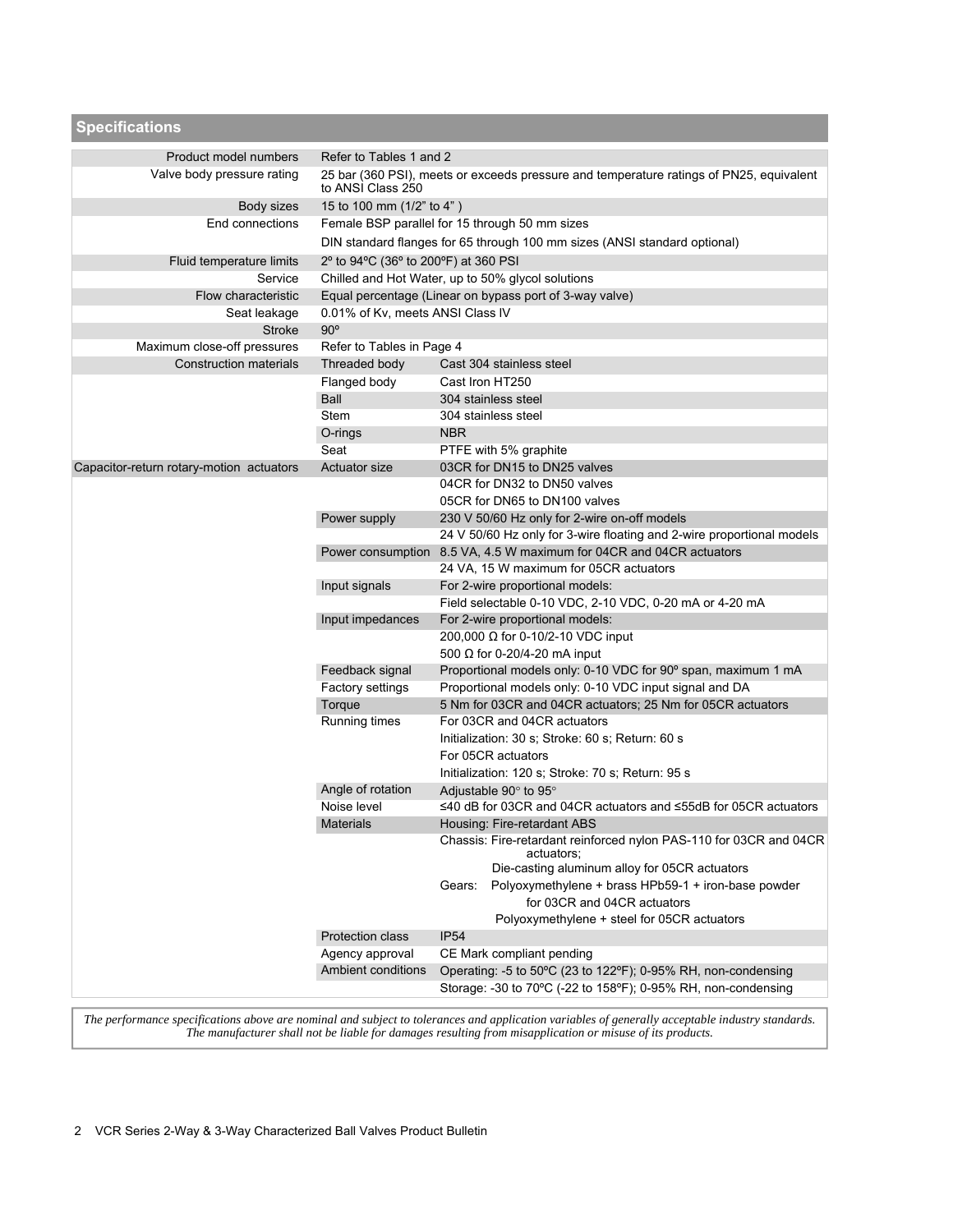## **Flow Directions**

#### **2-way Threaded Valves**

**2-way Flanged Valves** 



Note: 2-way valve must be installed on return side of coil.





**3-way Threaded Valves** 



A closed to AB at 0 (2) VDC or 4 (0) mA.

A is service port. B is bypass port.

characterized valve.

port valve and 70% of Port A for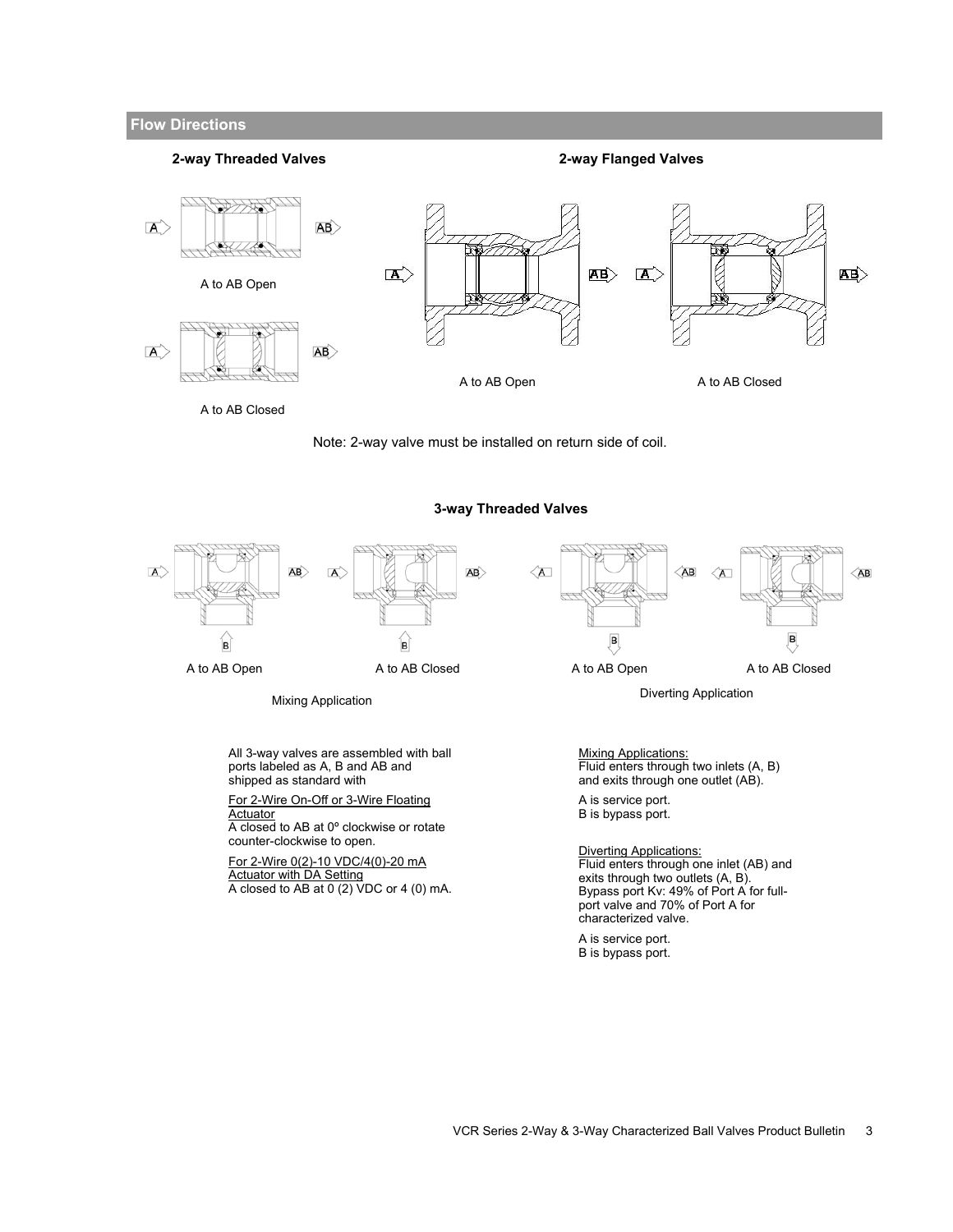# **Table 1 - Threaded Characterized Ball Valve Selection Table (2-Way and 3-Way)**

| <b>Connection</b> |    | <b>Valve Body</b>       |                                       | Pipe                                | <b>Ball</b><br><b>Options</b><br><b>Threads</b><br><b>Material</b> |                                                                  | <b>Actuator</b>                                                                  |      | <b>Flow Coefficient</b> | Close off $\Delta P$ |     |
|-------------------|----|-------------------------|---------------------------------------|-------------------------------------|--------------------------------------------------------------------|------------------------------------------------------------------|----------------------------------------------------------------------------------|------|-------------------------|----------------------|-----|
| <b>Inches</b>     | mm | <b>Model Number</b>     | <b>Connection</b>                     |                                     |                                                                    |                                                                  | <b>Model Number</b>                                                              | Cv   | Kv                      | PSI                  | kPa |
| 1/2               | 15 | VCRx015004B2y           |                                       |                                     | $2 =$ Stainless<br>steel is<br>standard                            | SBAwwCRxyz                                                       |                                                                                  | 4.7  | 4.0                     |                      |     |
|                   |    | •VCRx015004B2F          |                                       |                                     |                                                                    | y:<br>$Omitted = No$<br>options<br>$N =$ with NPT<br>Connections | Where<br>SBA = SBA Series capacitor-return                                       | 14.0 | 12.0                    |                      |     |
| 3/4               | 20 | VCRx020007B2y           | $x$ :<br>$2 = 2$ -way<br>$3 = 3$ -way | $B = BSP$<br>tapered is<br>standard |                                                                    |                                                                  | ball valve actuators                                                             | 7.4  | 6.3                     |                      |     |
|                   |    | •VCRx020007B2F          |                                       |                                     |                                                                    |                                                                  | Actuator Size (ww)                                                               | 17.5 | 15.0                    |                      |     |
|                   | 25 | VCRx025011B2y           |                                       |                                     |                                                                    |                                                                  | 03 for DN15 to DN25<br>04 for DN32 to DN50                                       | 11.7 | 10.0                    |                      |     |
|                   |    | •VCRx025011B2F          |                                       |                                     |                                                                    |                                                                  | Input Signal Type (x)                                                            | 25.7 | 22.0                    | 85                   | 600 |
| $1 - 1/4$         |    | VCRx032018B2y           |                                       |                                     |                                                                    |                                                                  | $2 = 2$ -wire on-off, with 230 VAC only<br>3 = 3-Wire floating. with 24 VAC only | 18.7 | 16.0                    |                      |     |
|                   | 32 | •VCRx032018B2F          |                                       |                                     |                                                                    |                                                                  | 4 = Proportional, with 24 VAC only                                               | 36.3 | 31.0                    |                      |     |
|                   |    | VCRx040029B2y           |                                       |                                     |                                                                    |                                                                  | Supply Voltage (y)<br>$A = 24$ VAC                                               | 29.3 | 25.0                    |                      |     |
| $1 - 1/2$         | 40 | $\bullet$ VCRx040029B2F |                                       |                                     |                                                                    |                                                                  | $U = 230$ VAC                                                                    | 38.6 | 33.0                    |                      |     |
|                   |    | VCRx050046B2y           |                                       |                                     |                                                                    |                                                                  | Options (z)                                                                      | 46.8 | 40.0                    |                      |     |
| $\overline{2}$    | 50 | •VCRx050046B2F          |                                       |                                     |                                                                    |                                                                  | Omitted = none                                                                   | 58.5 | 50                      |                      |     |

● Full port without characterized opening

# **Table 2 - Flanged Ball Valve Selection Table (2-Way only)**

| <b>Connection</b> |     | <b>Valve Body</b> | Pipe                              | <b>Ball</b>                             |                                 | <b>Actuator</b>                                                                                                        |     | <b>Flow Coefficient</b> | Close off $\Delta P$ |     |
|-------------------|-----|-------------------|-----------------------------------|-----------------------------------------|---------------------------------|------------------------------------------------------------------------------------------------------------------------|-----|-------------------------|----------------------|-----|
| <b>Inches</b>     | mm  | Model Number*     | <b>Flanges</b>                    | <b>Material</b>                         | <b>Options</b>                  | <b>Model Number</b>                                                                                                    | Cv  | Kv                      | PSI                  | kPa |
|                   | 65  | VCR2065075D2y     |                                   |                                         |                                 | SBAwwCRxyz<br>Where                                                                                                    | 75  | 64                      |                      |     |
| $2 - 1/2$         |     | •VCR2065075D2F    |                                   | $2 =$ Stainless<br>steel is<br>standard | у:<br>$Omitted = No$<br>options | SBA = SBA Series capacitor-return<br>ball valve actuators<br>Actuator Size (ww)                                        | 149 | 128                     |                      | 600 |
|                   |     | VCR2080119D2y     | $D = DIN$ flanges<br>are standard |                                         |                                 | 05 for DN65 to DN100<br>Input Signal Type (x)                                                                          | 119 | 102                     | 85                   |     |
| 3                 | 80  | •VCR2080119D2F    |                                   |                                         | $A = with ANSI$<br>flanges      | $2 = 2$ -wire on-off, with 230 VAC only<br>3 = 3-Wire floating. with 24 VAC only<br>4 = Proportional, with 24 VAC only | 159 | 136                     |                      |     |
|                   |     | VCR2100190D2y     |                                   |                                         |                                 | Supply Voltage (y)<br>$A = 24$ VAC<br>$U = 230$ VAC                                                                    | 190 | 163                     |                      |     |
| 4                 | 100 | •VCR2100190D2F    |                                   |                                         |                                 | Options (z)<br>Omitted = none                                                                                          | 255 | 218                     |                      |     |

**\*** 3-way configuration not available in flanged valves

● Full port without characterized opening

#### **Valve Selection Examples:**

- Example 1: 1" valve, 2-way, Cv=11.7, BSP threads, stainless steel ball, 2-wire on-off, 230 VAC = VCR2025011B20 + SBA03CR2U0
- Example 2: 2" Valve, 3-way, Cv=46.8, BSP threads, stainless steel ball, proportional, 24 VAC = VCR3050046B20 + SBA04CR4A0
- Example 3: 3" valve, 2-way, Cv=119, DIN flanged, stainless steel ball, 3-wire floating, 24 VAC = VCR2080119D20 + SBA05CR3A0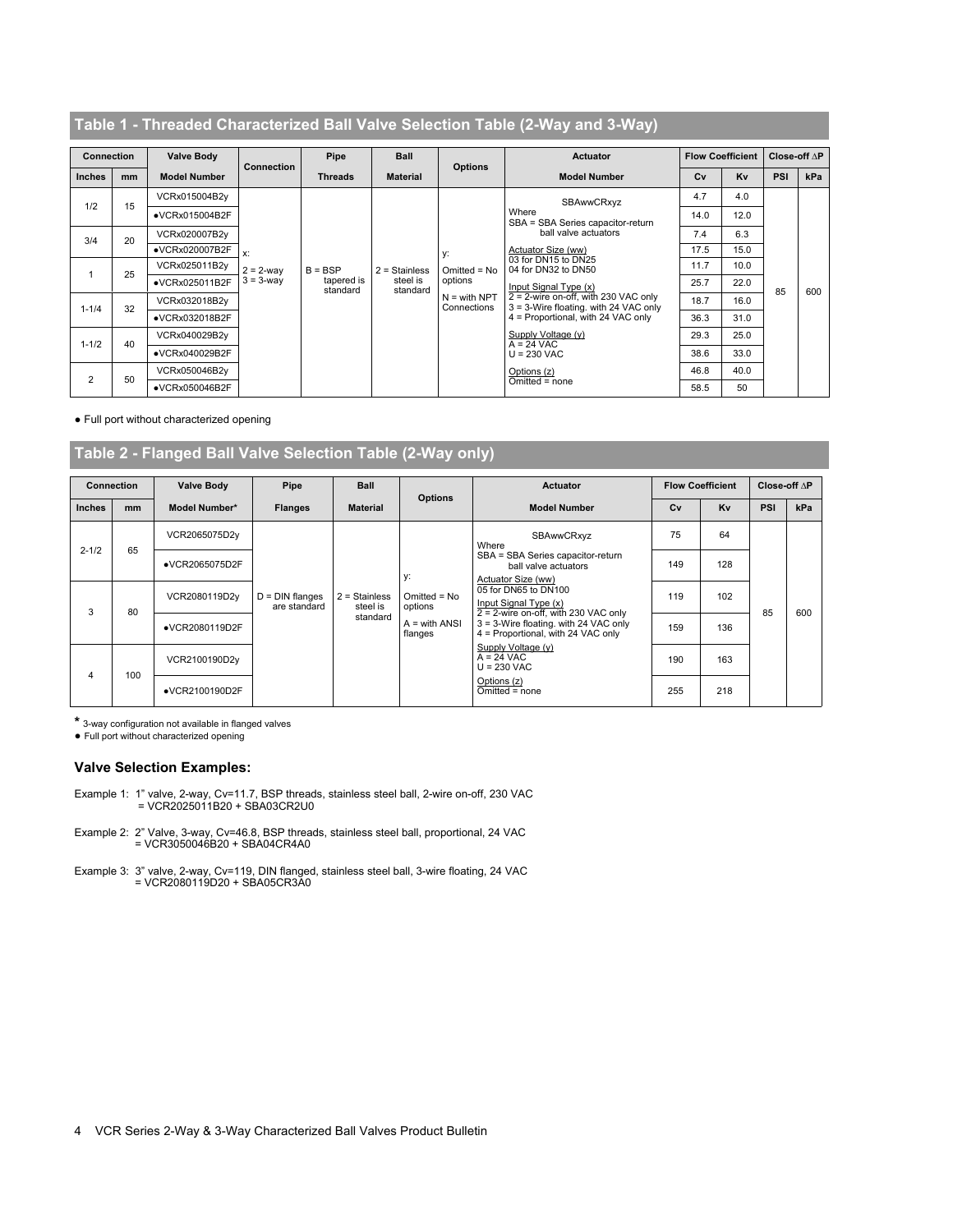# **Dimensions and Weights**

# **THREADED BALL VALVES**

| Max.<br>Pipe<br>Connection<br>Thread |    |                        | Н          |          |             |       |             |          | M          |    | L1          |     | D          |    | Weight* |      |      |      |  |
|--------------------------------------|----|------------------------|------------|----------|-------------|-------|-------------|----------|------------|----|-------------|-----|------------|----|---------|------|------|------|--|
|                                      |    |                        |            | $2$ -wav |             | 3-way |             | $2$ -way |            |    |             |     |            |    | $3-Way$ |      |      |      |  |
| <b>Inches</b>                        | mm | Size<br>m <sub>m</sub> | Inches     | mm       | Inches      | mm    | Inches      | mm       | Inches     | mm | Inches      | mm  | Inches     | mm | Lb.     | kg   | Lb.  | kg   |  |
| 1/2                                  | 15 | 13                     | 4-17/32    | 115      | $2 - 11/16$ | 68    | $2 - 11/16$ | 68       | $1 - 5/16$ | 33 | $3 - 5/8$   | 92  | $3 - 1/32$ | 77 | .82     | 0.83 | 1.96 | 0.89 |  |
| 3/4                                  | 20 | 13                     | 4-17/32    | 115      | $2 - 11/16$ | 68    | $2 - 11/16$ | 68       | $-3/8$     | 35 | $3 - 5/8$   | 92  | $3 - 1/32$ | 77 | .86     | 0.86 | 2.18 | 0.99 |  |
|                                      | 25 | 17                     | 4-23/32    | 120      | $3 - 5/16$  | 84    | $3 - 5/16$  | 84       | 1-23/32    | 44 | $3 - 5/8$   | 92  | $3 - 1/32$ | 77 | 2.42    | 1.1  | 2.73 | .24  |  |
| $1 - 1/4$                            | 32 | 19                     | $5 - 5/32$ | 131      | $3 - 7/8$   | 98    | $4 - 3/32$  | 98       | っ          | 49 | 4-27/32     | 123 | $3 - 1/16$ | 78 | 2.64    | .2   | 4.14 | .88. |  |
| $1 - 1/2$                            | 40 | 19                     | $5 - 5/32$ | 131      | $4 - 1/8$   | 105   | $4 - 3/8$   | 105      | っ          | 49 | $4 - 27/32$ | 123 | $3 - 1/16$ | 78 | 4.02    | .83  | 4.62 | 2.1  |  |
|                                      | 49 | 29                     | $5 - 5/16$ | 135      | $4 - 13/16$ | 122   | 5-27/32     | 123      | $2 - 7/16$ | 62 | $4 - 27/32$ | 123 | $3 - 1/16$ | 78 | 4.99    | 2.27 | 7.41 | 3.37 |  |

\* Weight includes mounting bracket and actuator



15 to 50 mm Ball Valves

## **FLANGED BALL VALVES**

|           | Connection |           |     |           |     | D <sub>1</sub> |     | D <sub>2</sub> |     | D <sub>3</sub> |     | D <sub>4</sub> |     | <b>Bolt</b> |                 | No. of               |       | Weight* |
|-----------|------------|-----------|-----|-----------|-----|----------------|-----|----------------|-----|----------------|-----|----------------|-----|-------------|-----------------|----------------------|-------|---------|
| Inches    | mm         | Inches    | mm  | Inches    | mm  | Inches         | mm  | Inches         | mm  | Inches         | mm  | Inches         | mm  | Thread      | Φ<br>(D5)<br>mm | <b>Bolt</b><br>Holes | Lb.   | kg      |
| $2 - 1/2$ | 65         | $7 - 1/2$ | 190 | $3 - 7/8$ | 98  | $3 - 1/4$      | 82  | $4 - 3/4$      | 120 | $7 - 1/4$      | 185 | $5 - 3/4$      | 145 | M16         | 18              |                      | 32.55 | 14.5    |
| ◠         | 80         | $7 - 1/2$ | 190 | $3 - 7/8$ | 98  | $3 - 1/4$      | 82  | $5 - 3/8$      | 136 | $7 - 7/8$      | 200 | $6 - 1/4$      | 160 | M16         | 18              |                      | 34.97 | 15.9    |
|           | 100        |           | 230 | $4 - 1/4$ | 108 |                | 102 | $6 - 3/8$      | 162 | $9 - 1/4$      | 235 | 7-15/32        | 190 | M20         | 23              |                      | 47.55 | 21.6    |

\* Weight includes mounting bracket and actuator



65 to 100 mm Ball Valves